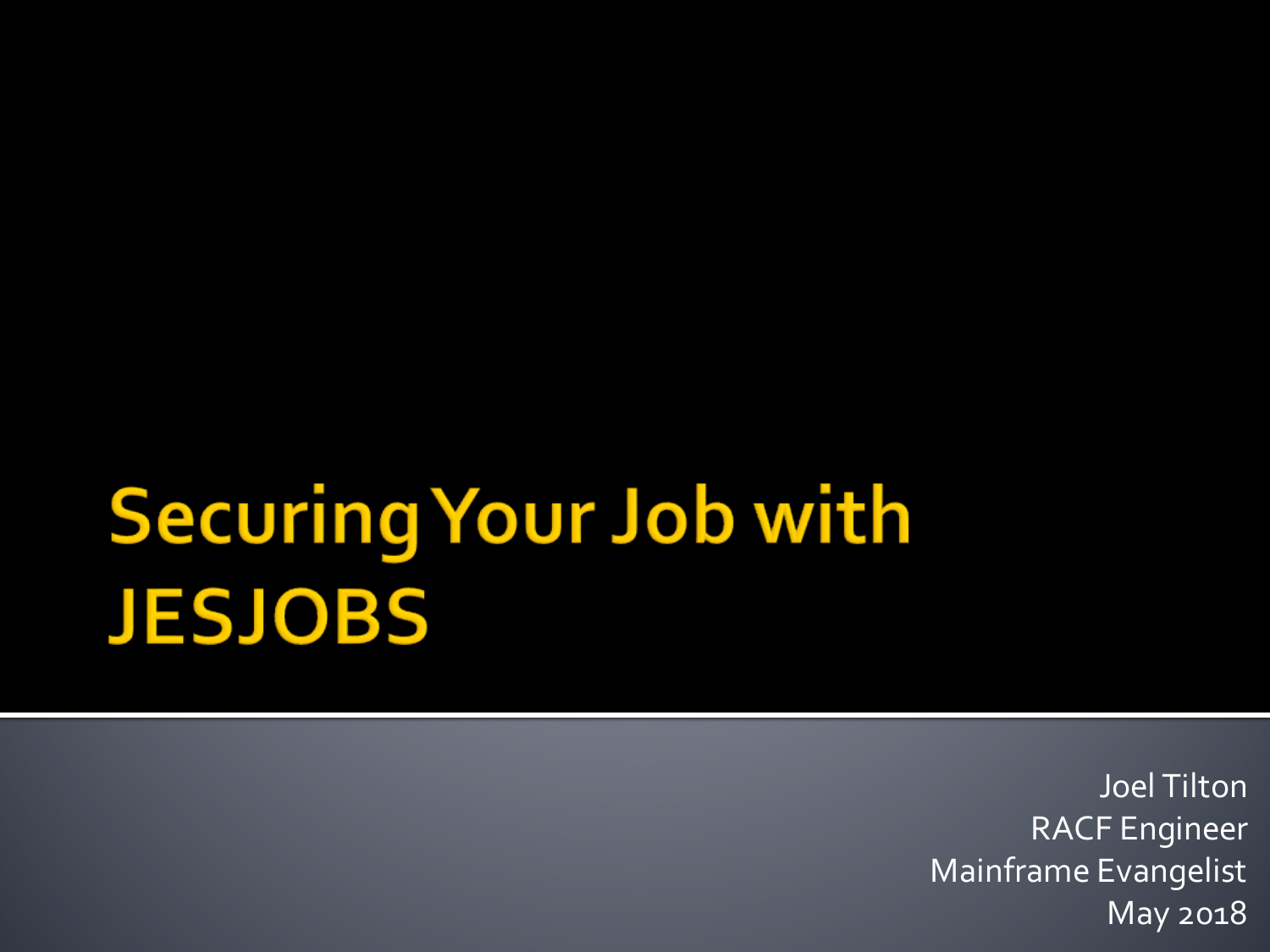# **About Joel Tilton, CISSP**



- **Joel Tilton is a former employee of IBM, where he got his start with mainframes,** who continues to champion mainframe security issues and solutions.
- Over 20+ years technical IT experience, the majority of which was gained in hands- on technical roles, performing a variety of duties in diverse and complex environments.
- **The majority of Joel's experience is focused on IBM mainframe systems, where he** performs as a Technician and Project Manager. Joel's specialist subject is IT Security, in particular z/OS and associated subsystems (CICS, DB2, MQ, zSecure, etc.) security with RACF.
- Joel is also an active member of the Tampa Bay RUG (RACF User Group) which meets jointly with the NY RUG. Joel has a true passion for security and the mainframe. Long live the mainframe!
- <https://www.linkedin.com/in/joeltilton>
- [RACFEngineer@gmail.com](mailto:RACFEngineer@gmail.com)
- $\blacksquare$  702-483-RACF(Google Voice)  $\blacklozenge$  Because it's cool!

© 2018, Joel M. Tilton Securing Your Job with JESJOBS – May 2018 2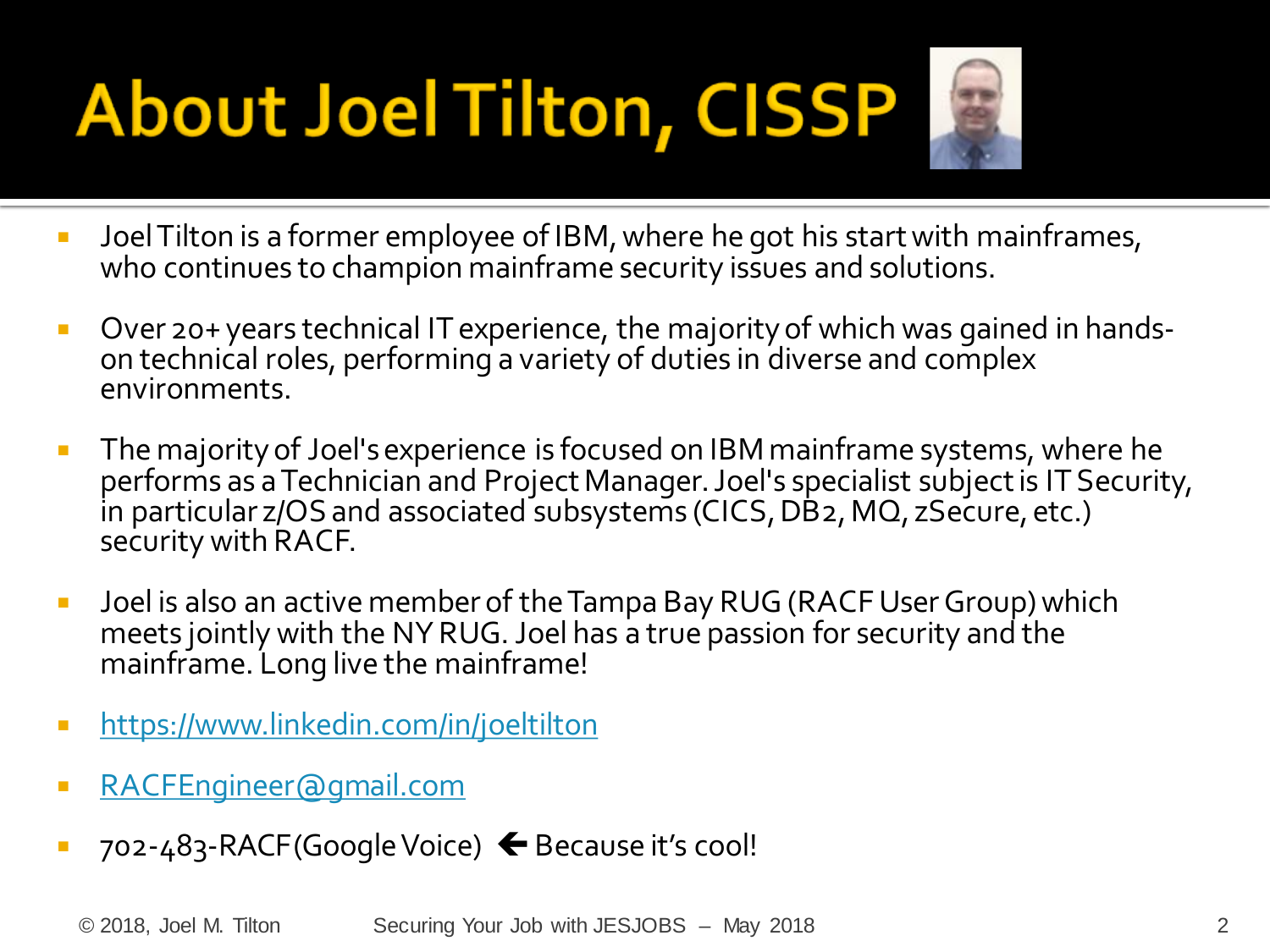## **Disclaimers**

- All products, trademarks, and information mentioned are the property of the respective vendors.
- Mention of a product does not imply a recommendation.
- Always test new profiles on a non-production system.
- Only you can prevent IPLs…
- The views expressed are his own personal views, and are not endorsed or supported by, and do not necessarily express or reflect, the views, positions or strategies of his employer

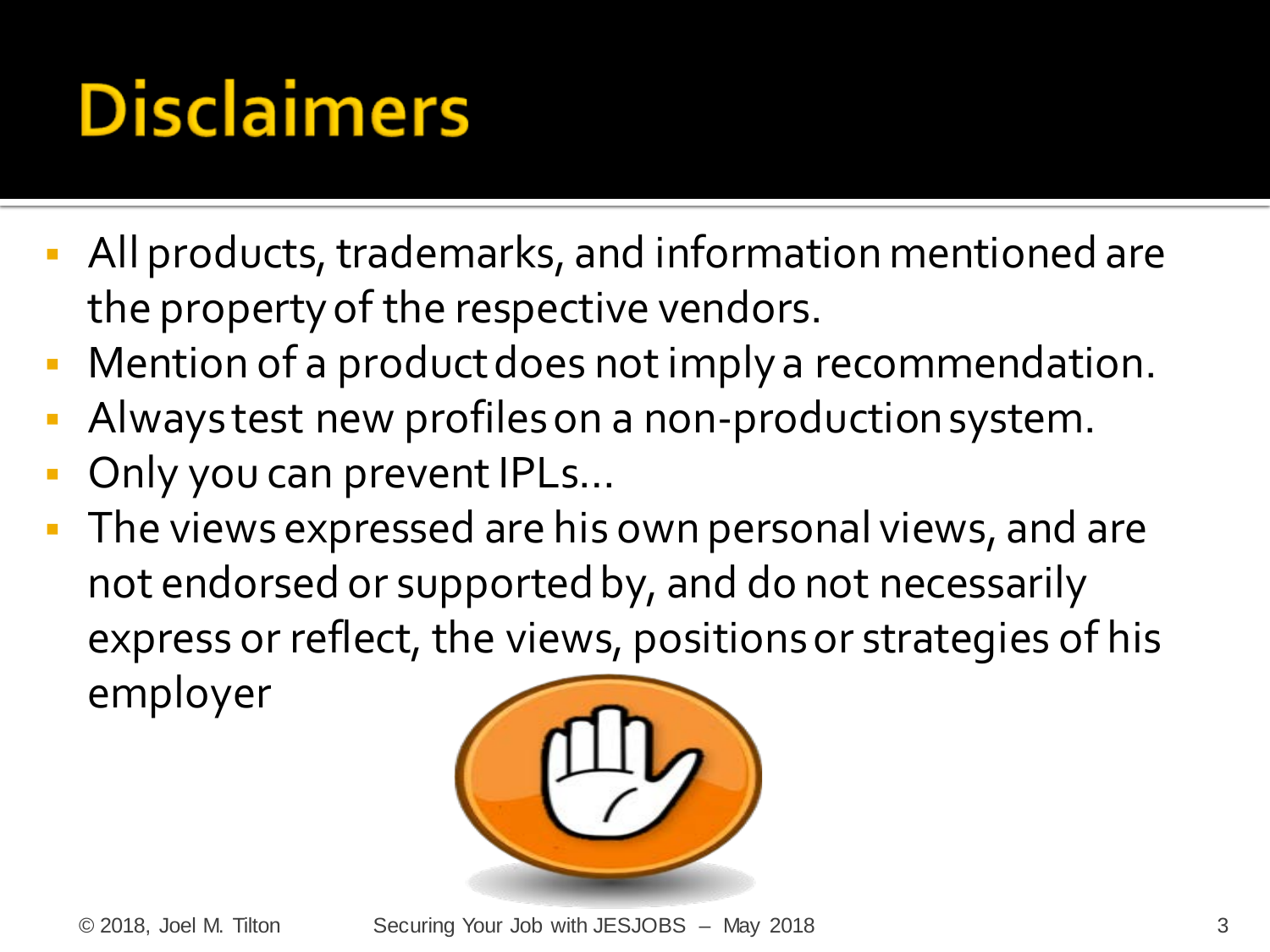

- Why Secure Jobnames?
- **Nhere to Start?**
- **Profile Syntax**
- **GLOBAL Class**
- **JESJOBS Default Return Code is 8**
- **RACFVARS**
- Securing One Job Prefix
- **JESJOBS vs. SURROGAT**
- **PROPCNTL**
- **Summary**

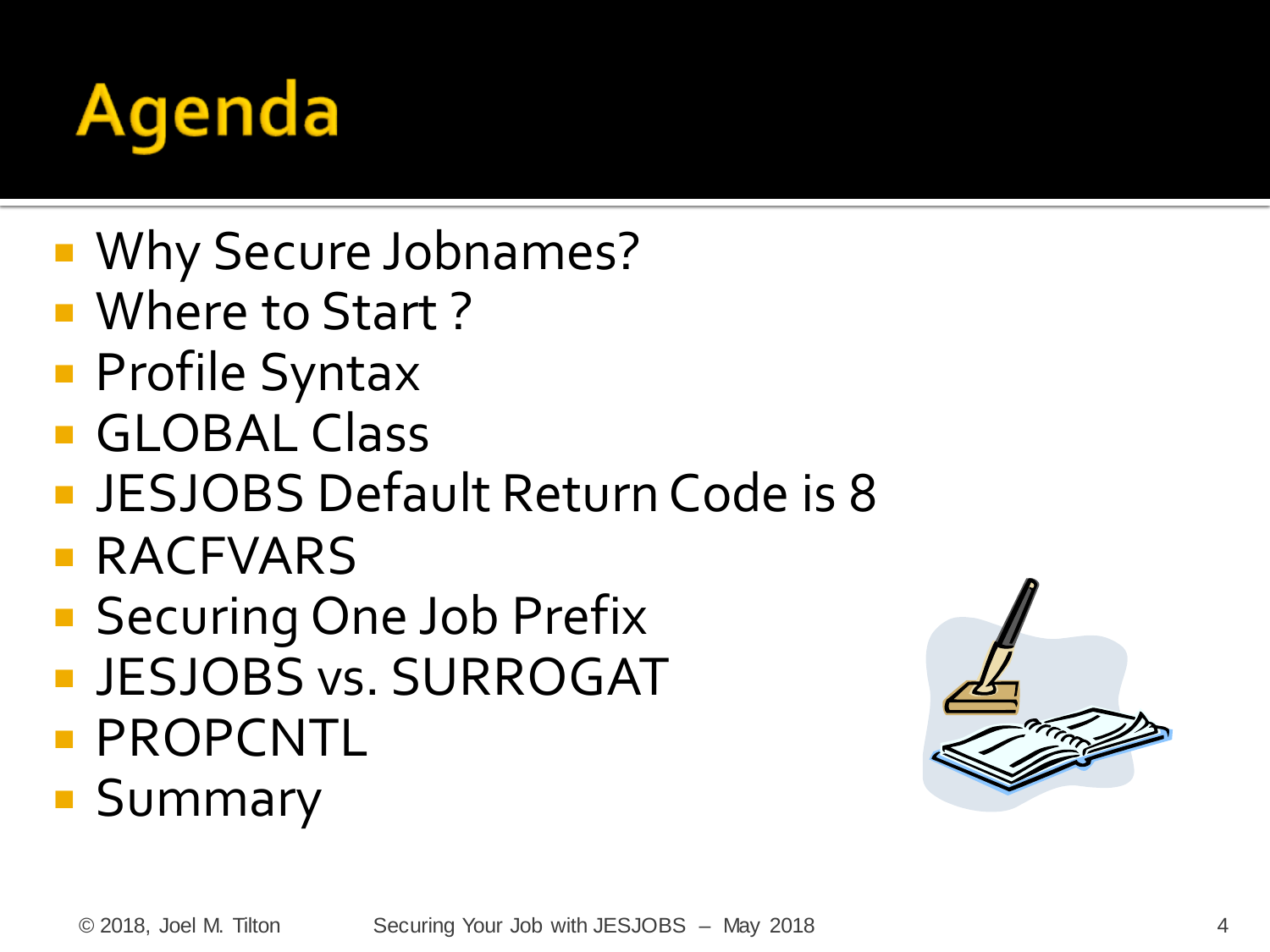## **Why Secure Jobnames ?**

- **Because we secure "stuff"?** 
	- No! Security should be based on a practical need
- Close an attack vector
	- Jobnames are a sensitive resource
	- Especially if you do not secure your ports!
		- See SERVAUTH EZB.PORTACCESS profiles
		- **Port reservations are by jobnames by default**
		- **· Using SAF HIGHLY** recommended
- Think about how many jobs that run which are:
	- **Sensitive, use very confidential data**
- **TSO** submit exit is not really security
- **Part Yes you could use a JES exit** 
	- **Do you really want another exit?**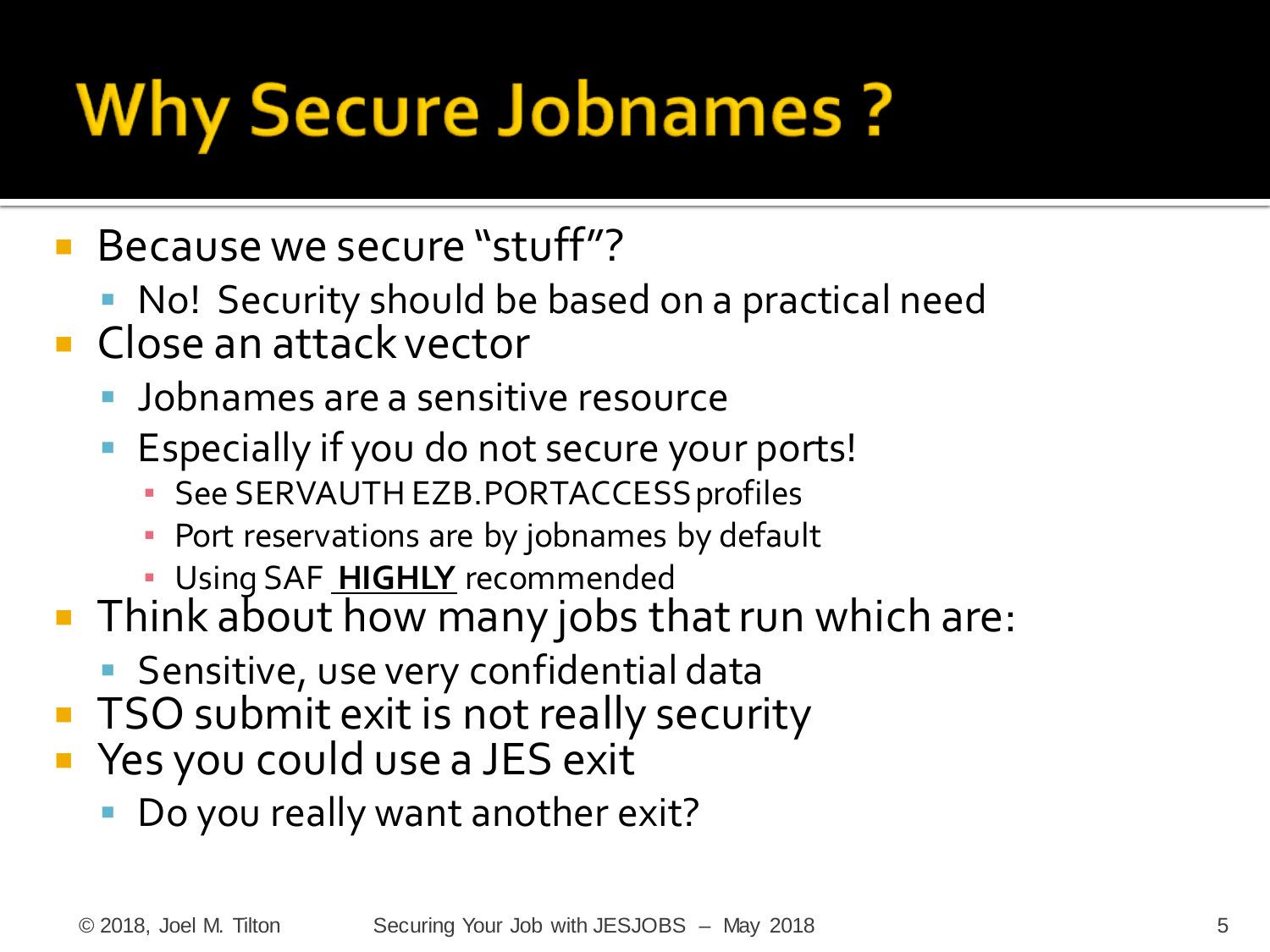## **Where to Start?**

- At the beginning ...
	- The journey of 1,000 miles begins with a single step
- What jobs run in your shop that are sensitive?
- **Security team**
- Data storage management
- **CICS or IMS Regions** 
	- **Prevent UserID propagation**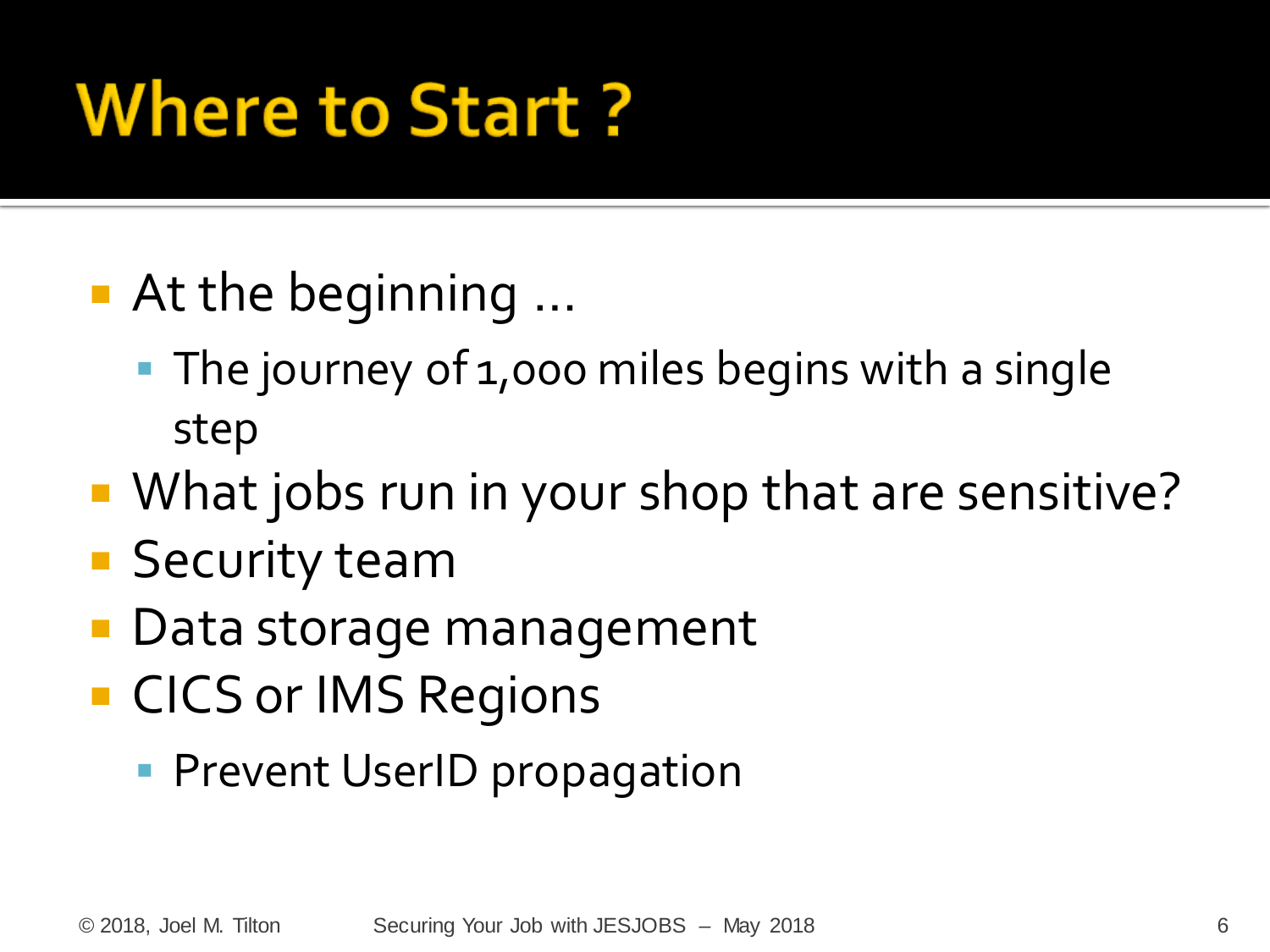## **JESJOBS Profile Syntax**

#### **SUBMIT***.nodename.jobname.execution\_userid*

| <b>Qualifier</b>           | <b>Description</b>                                                                                                                            | Recommendation                                                                                                                                                                                               |
|----------------------------|-----------------------------------------------------------------------------------------------------------------------------------------------|--------------------------------------------------------------------------------------------------------------------------------------------------------------------------------------------------------------|
| nodename                   | JES node where the job runs                                                                                                                   | • Use * unless security per JES node<br>necessary                                                                                                                                                            |
| jobname                    | Jobname from the jobcard                                                                                                                      | • Use $*$ to group together similar jobs                                                                                                                                                                     |
| Execution<br><b>UserID</b> | The UserID that is actually<br>running the job<br>*NOT* the UserID that might<br>have used IEBGENER to copy<br>the job to the internal reader | Code specific UserID to ensure proper<br>security for job Scheduler UserIDs<br>Group by RACF variable where possible<br>Each jobname mask should be tied to a<br>specific execution UserID for a set of jobs |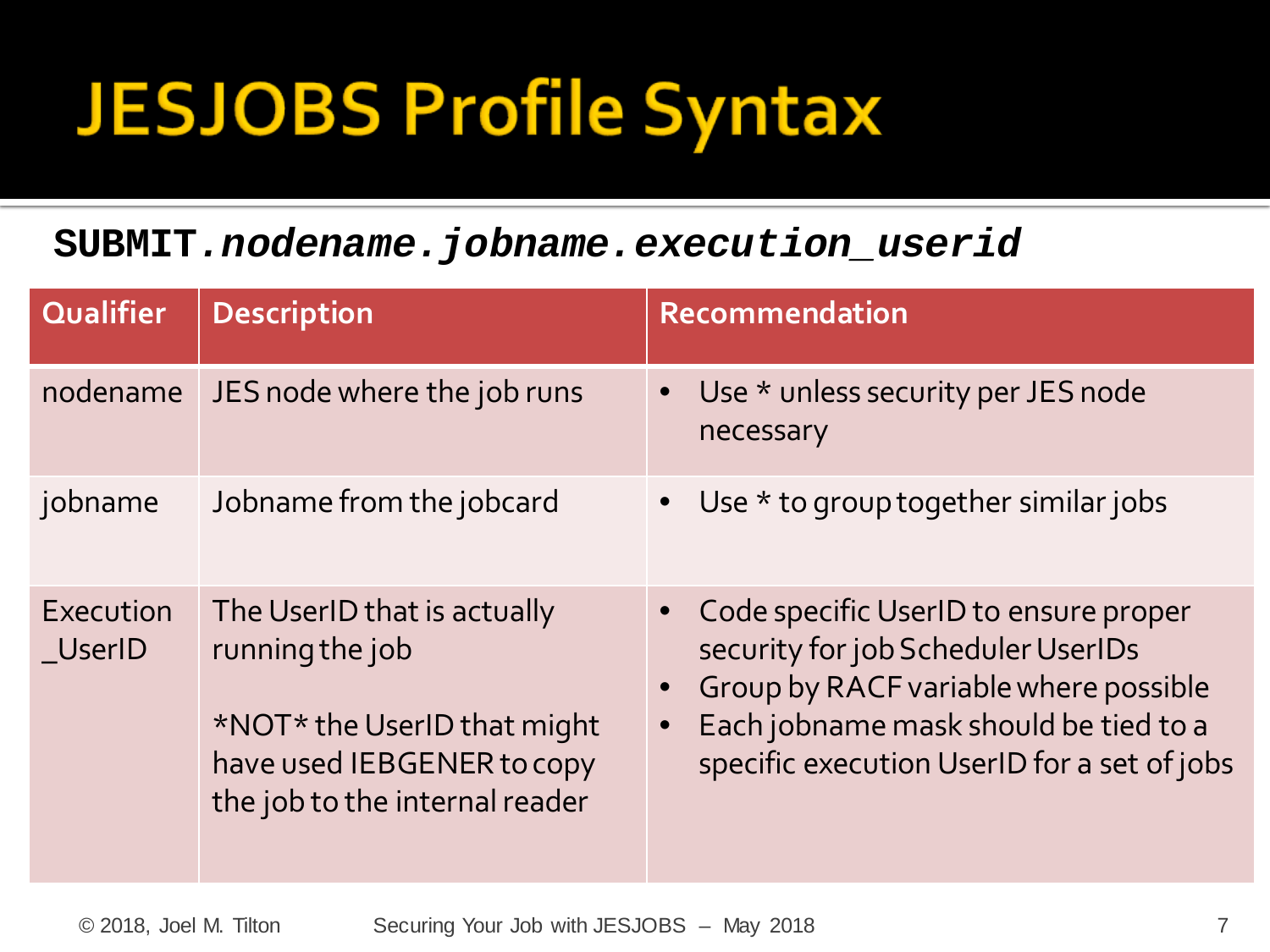### **GLOBAL** CANCEL.\*.&RACUID.\*/ALTER

- rdefine GLOBAL JESJOBS owner(#RA#RACF) audit(failures(READ)) uacc(NONE )
- ralter GLOBAL JESJOBS addmem(CANCEL.\*.&RACUID.\*/ALTER )
- setropts global(JESJOBS) setropts refresh global(JESJOBS)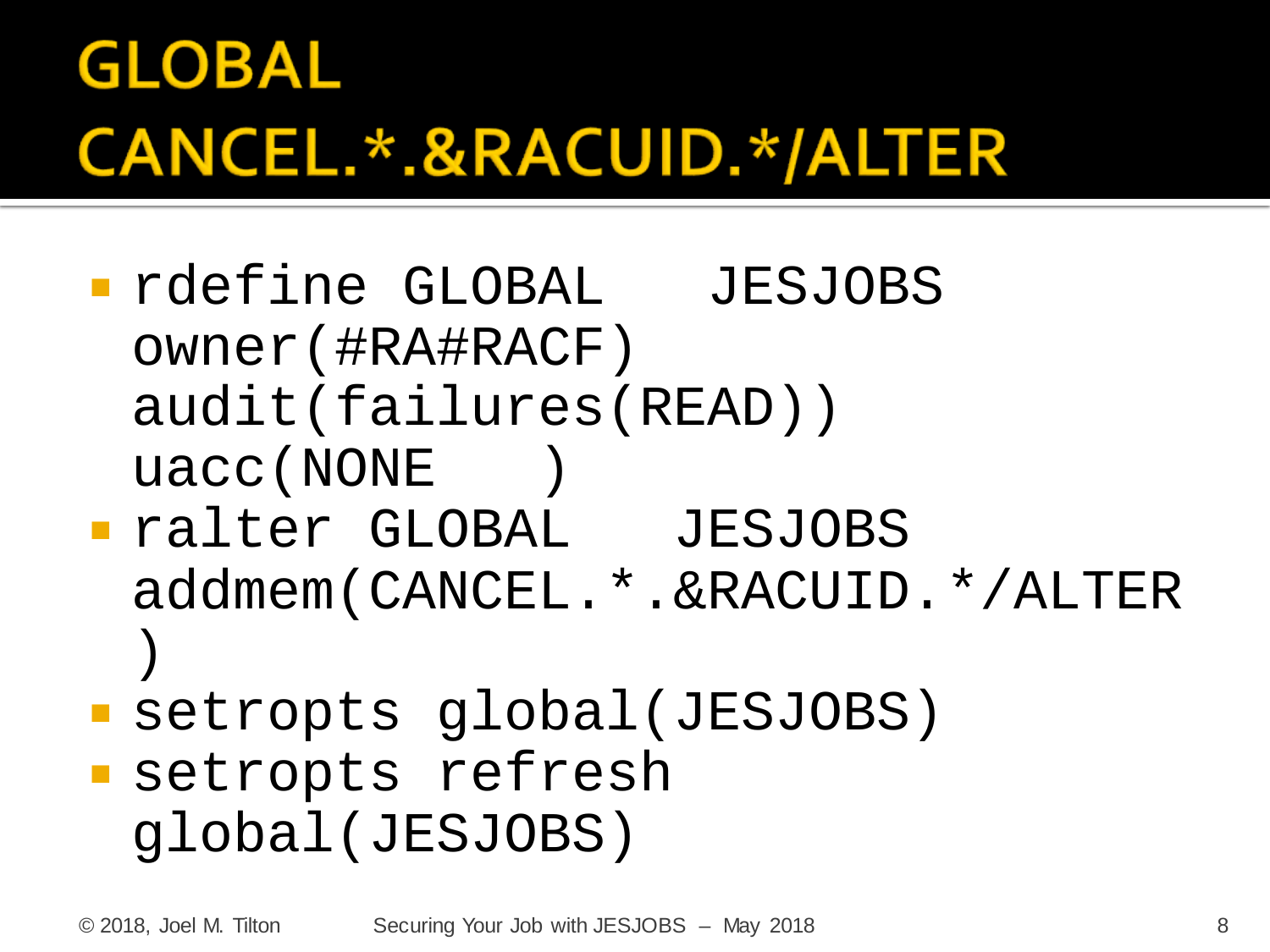## Plan the Backstop - SUBMIT. \*\*

- RDEFINE SUBMIT.\*\* **UACC(READ)**  AUDIT(**ALL**(READ))
- SETR RACLIST(JESJOBS) REFRESH
- $-OR-$
- RDEFINE SUBMIT.\*\* **UACC(READ)**  AUDIT(**FAILURES**(READ))
	- **If you have a tool to collect data from RACF Exit points**
- **SUBMIT.\*\*** recommended by JES development
	- **DO NOT define \*\* UACC(READ) !**
	- **Thanks Tom Wasik JES Development**
- **Consider we really are only concerned about the** SUBMIT resource for JESJOBS profiles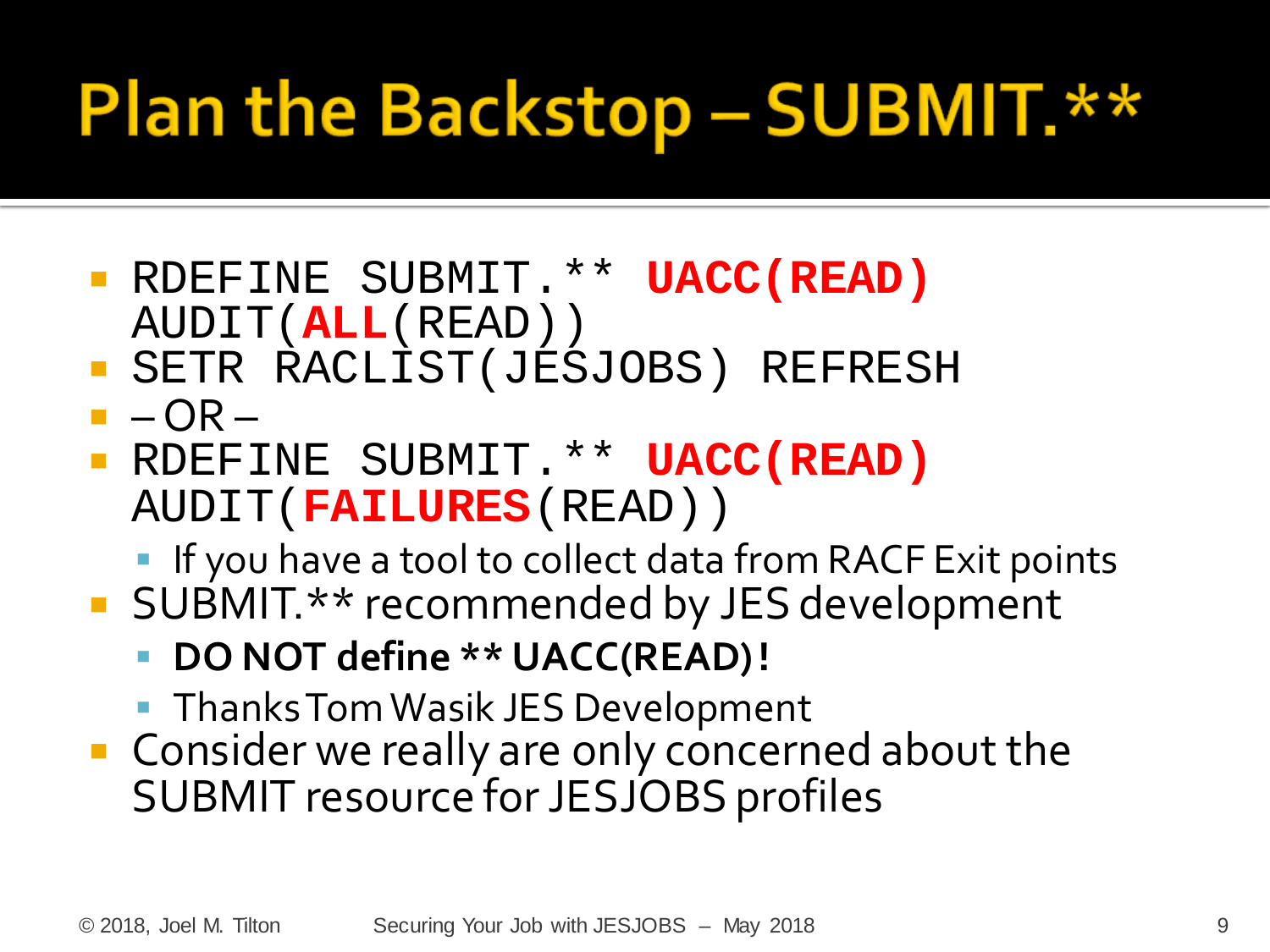## **SETR GENCMD(JESJOBS)**

#### **SETR GENCMD(jesjobs)**

- **RDEFINE SUBMIT.\*\* uacc(READ)** audit(*your\_preferred\_auditing\_values\_here*)
	- This is now safe because we **FIRST** issued the SETR command above
- What would happen if you issued the RDEFINE command with generics off for the JESJOBS class?

#### **HINT: RDELETE JESJOBS SUBMIT.\*\*** NOGENERIC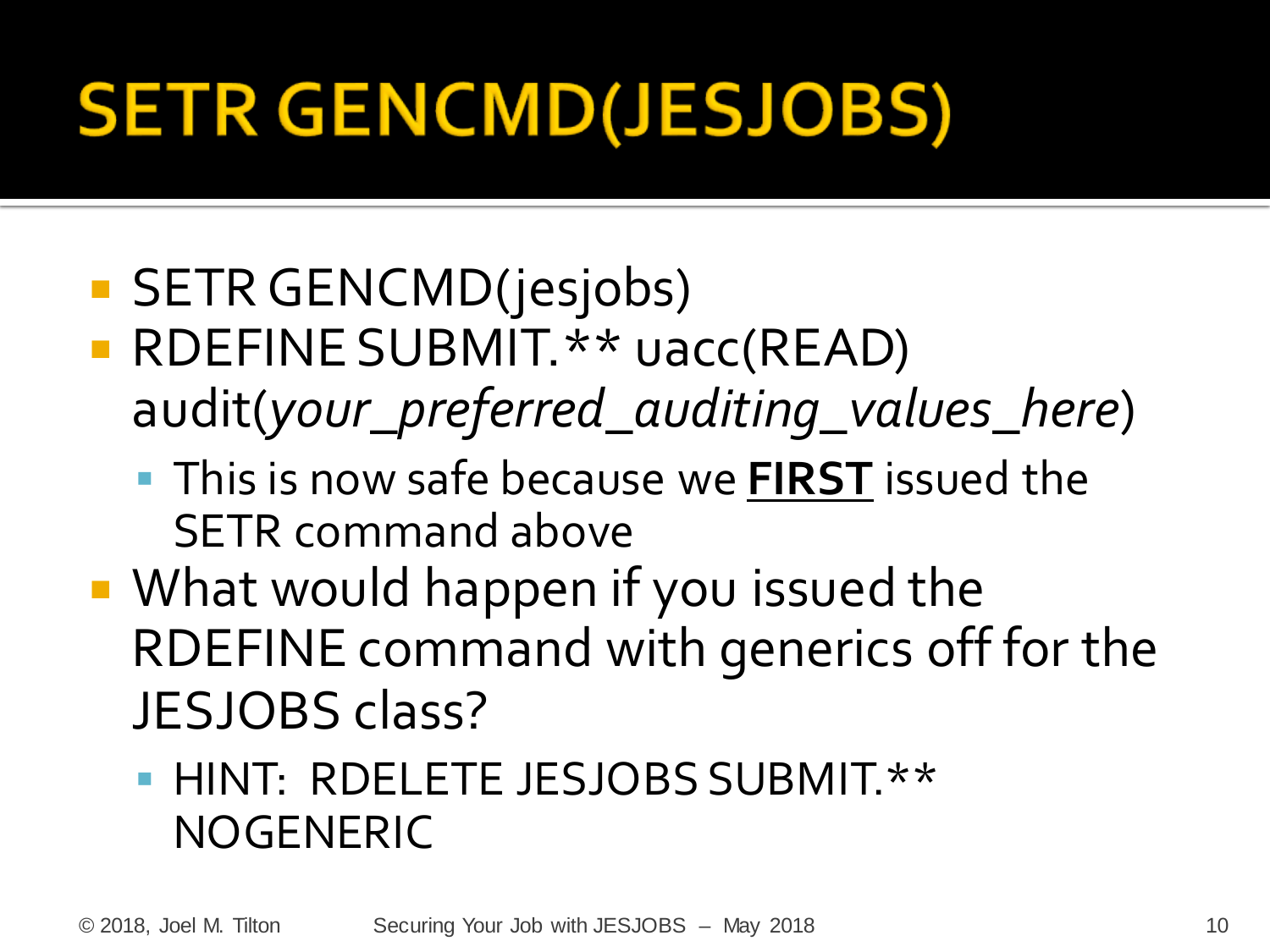## **Class Activation**

- SETR CLASSACT(jesjobs) AUDIT(jesjobs) GENERIC(jesjobs) RACLIST(jesjobs)
	- GENERIC() means GENCMD too
	- **However NOGENERIC does not include** NOGENCMD!
	- When in doubt always code GENERIC & GENCMD
		- **Thanks to Julie Bergh for that tip!**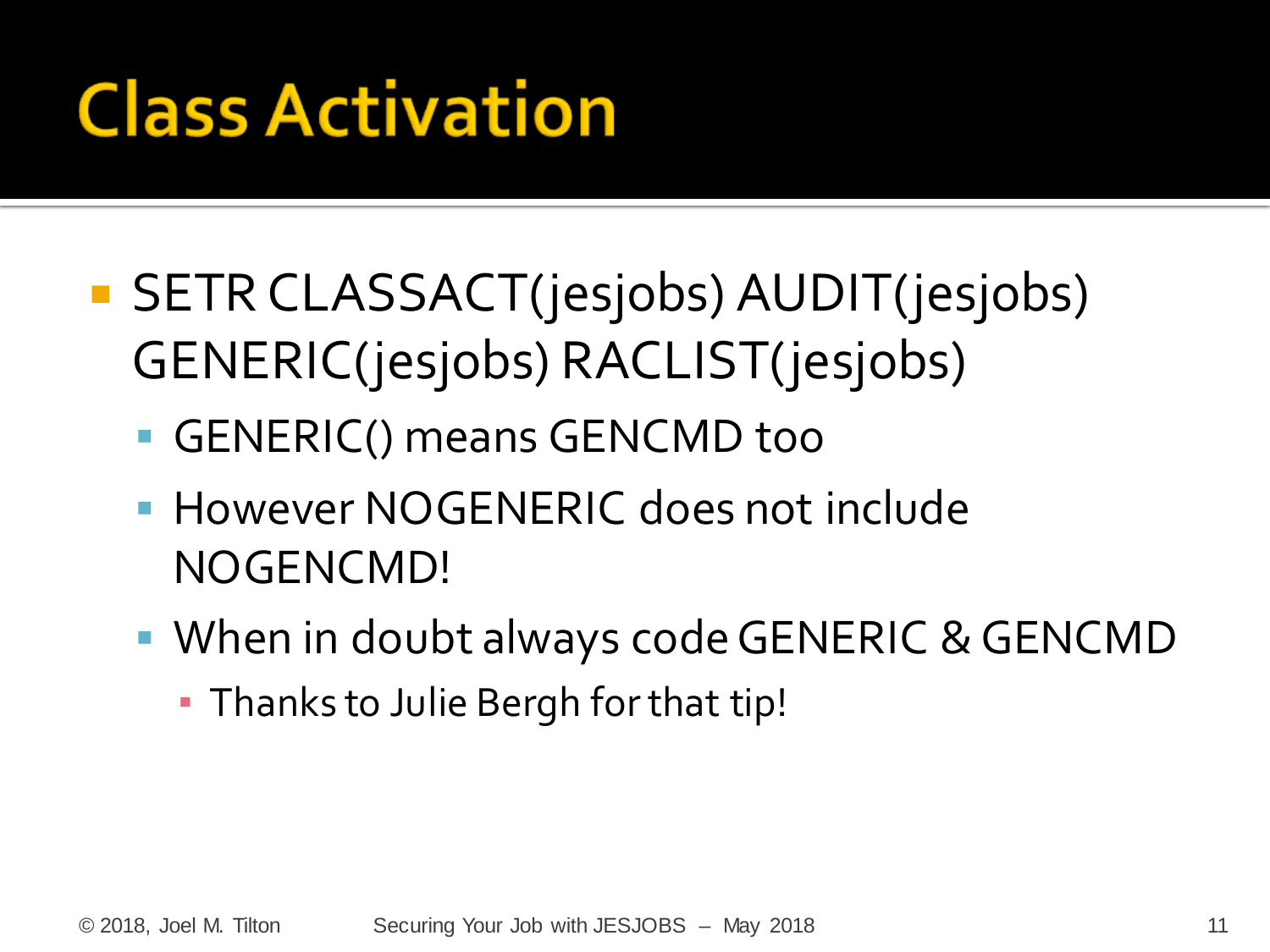### **JESJOBS Default RC is 8**

| Class<br>Description<br><b>JESJOBS</b>                                                                                                                                                                                                 |                                                   | Controls the submission and cancellation of jobs by job name                                                                                                                                                                        |                                                               |
|----------------------------------------------------------------------------------------------------------------------------------------------------------------------------------------------------------------------------------------|---------------------------------------------------|-------------------------------------------------------------------------------------------------------------------------------------------------------------------------------------------------------------------------------------|---------------------------------------------------------------|
| Class SETROPTS settings<br>Protection active<br>Command auditing active<br>Logoptions<br>GLOBAL (fast path) active<br>Generics checked<br>Generic commands allowed<br>Profiles RACLISTed                                               | Yes<br>Yes<br>Profile<br>Yes<br>Yes<br>Yes<br>Yes | Generics can be activated<br>Profiles can be RACLISTed                                                                                                                                                                              | Yes<br>Yes                                                    |
| Profiles GENLISTed<br>Statistics collected                                                                                                                                                                                             | No<br>No                                          | Profiles can be GENLISTed                                                                                                                                                                                                           | Yes                                                           |
| Profile syntax rules 1st<br>Alphabetic allowed<br>Yes<br>National allowed<br>Yes<br>Numeric allowed<br>Yes<br>Special allowed<br>Yes<br>Maximum length<br>Maximum length with ENTITY<br>Related grouping class<br>Related member class | rest<br>Yes<br>Yes<br>Yes<br>Yes<br>39<br>39      | Class properties<br>Original order (class number)<br>Class identifier<br>POSIT (options set id)<br>Default UACC<br>Generic scan limit (quals)<br>Installation-defined class<br>Profile names case sensitive<br>Default not-found RC | 139<br>66<br>109<br><b>NONE</b><br>$\circ$<br>No<br>No<br>-87 |
| Class activity options<br>Profile definition forbidden<br>OPERATIONS honored<br>Send ENF signal<br>Mandatory access control properties<br>SECLABEL required<br>Reverse MAC checking<br>Equal MAC checking                              | No<br>No<br>No<br>No<br>No<br>Nο                  | Profile residency options<br>Profiles in dataspace<br>RACLIST required<br>RACLISTed by application only No                                                                                                                          | Yes<br>No                                                     |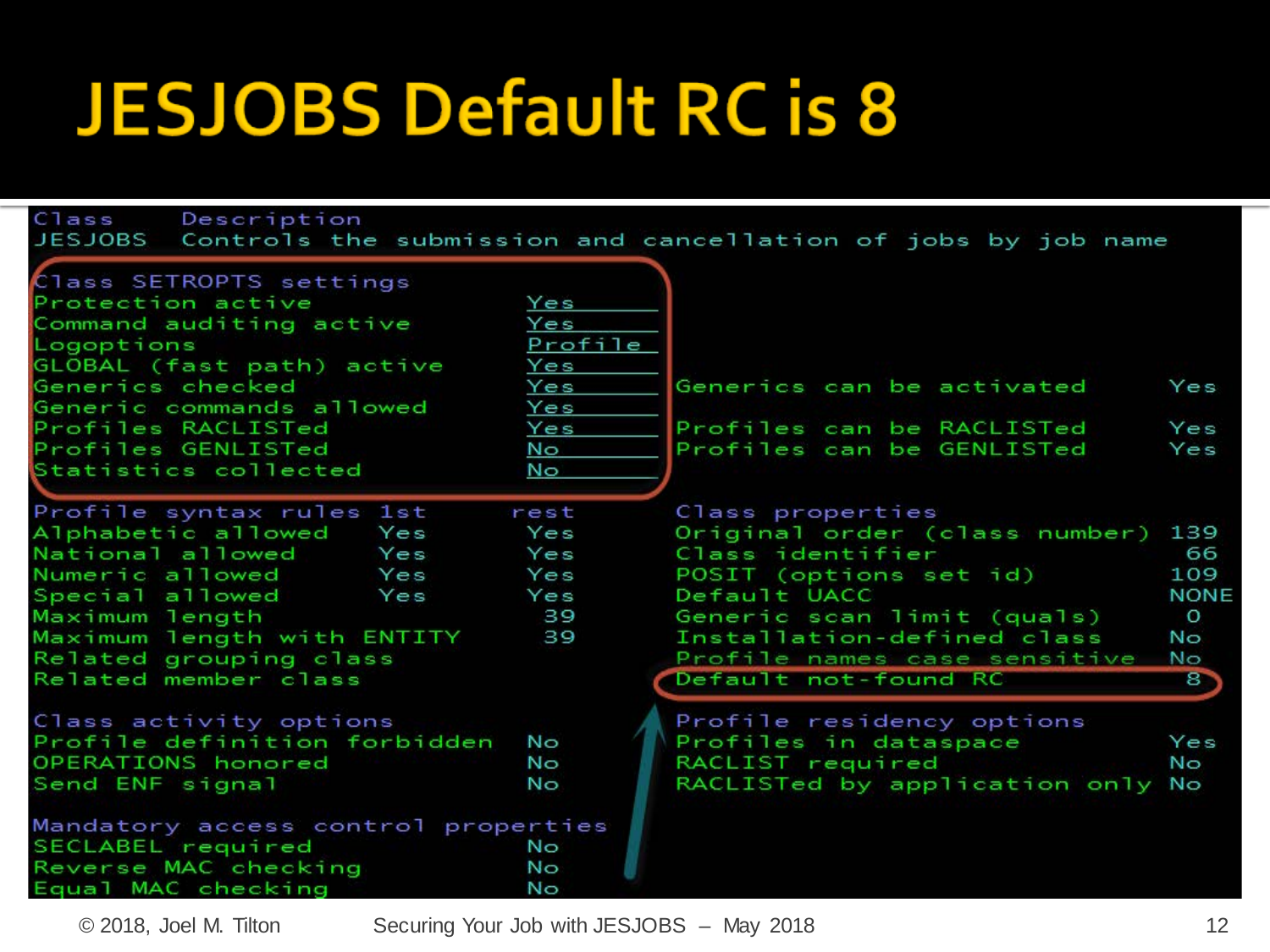### **Recommended RACFVARS**

- &JJOBSCH
	- **Scheduling UserIDs**
- &JJOBSTC
	- **Started Tasks**
	- **RACF, ICSF, z/OS PKI**
- &JJOBCPS
	- **Jobs prefixes submitted by change man**
- &JJOBZBK
	- Job prefixes that will be blocked from all other users
	- **Think Backstop**
- No RACF does not support system symbols
	- However I do not see how that would help with JESJOBS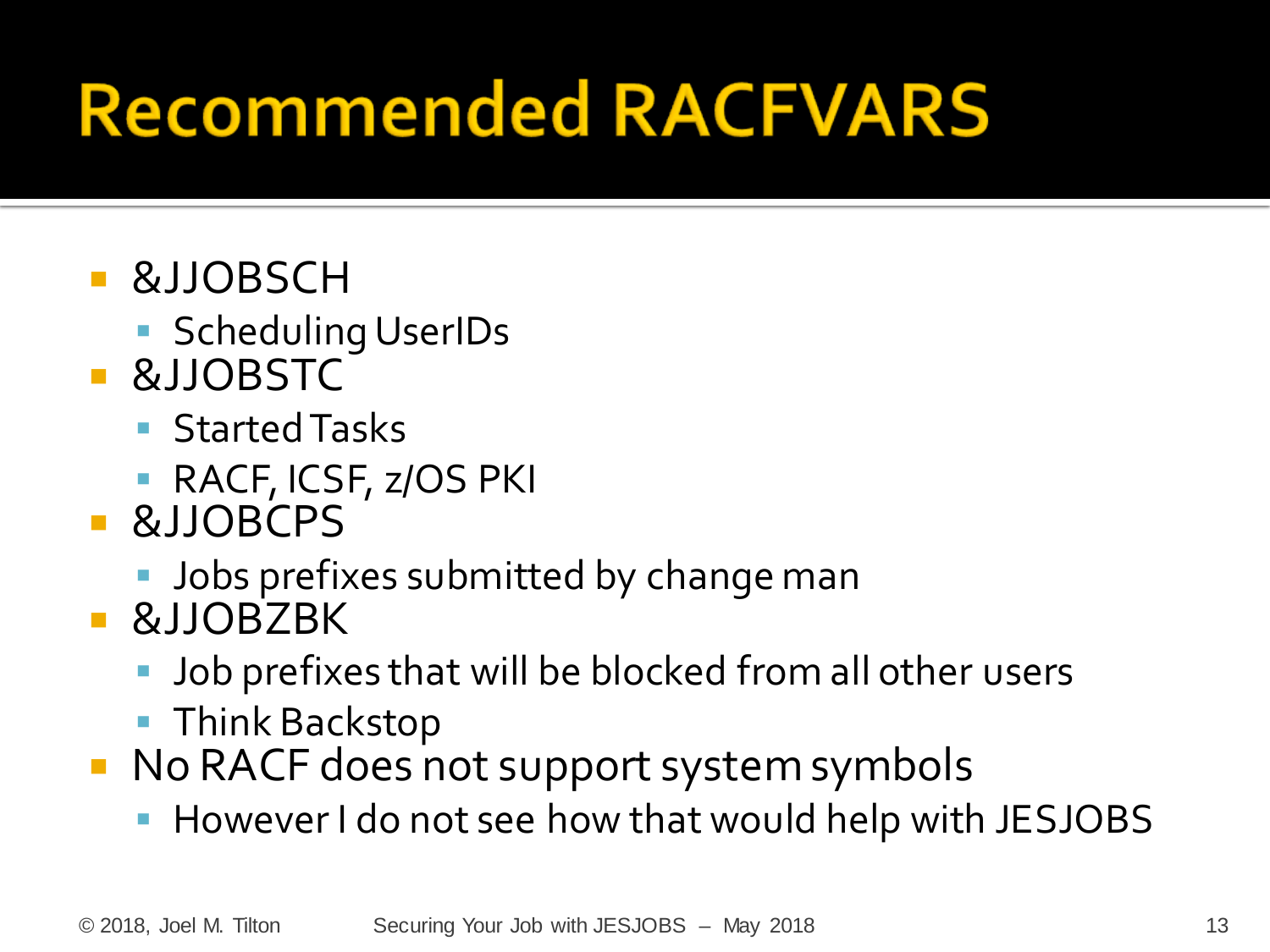## **JESJOBS Profile Syntax**

#### **SUBMIT***.nodename.jobname.execution\_userid*

| <b>Qualifier</b>           | <b>Description</b>                                                                                                                            | Recommendation                                                                                                                                                                                               |
|----------------------------|-----------------------------------------------------------------------------------------------------------------------------------------------|--------------------------------------------------------------------------------------------------------------------------------------------------------------------------------------------------------------|
| nodename                   | JES node where the job runs                                                                                                                   | Use * unless security per JES node<br>necessary                                                                                                                                                              |
| jobname                    | Jobname from the jobcard                                                                                                                      | • Use $*$ to group together similar jobs                                                                                                                                                                     |
| Execution<br><b>UserID</b> | The UserID that is actually<br>running the job<br>*NOT* the UserID that might<br>have used IEBGENER to copy<br>the job to the internal reader | Code specific UserID to ensure proper<br>security for job Scheduler UserIDs<br>Group by RACF variable where possible<br>Each jobname mask should be tied to a<br>specific execution UserID for a set of jobs |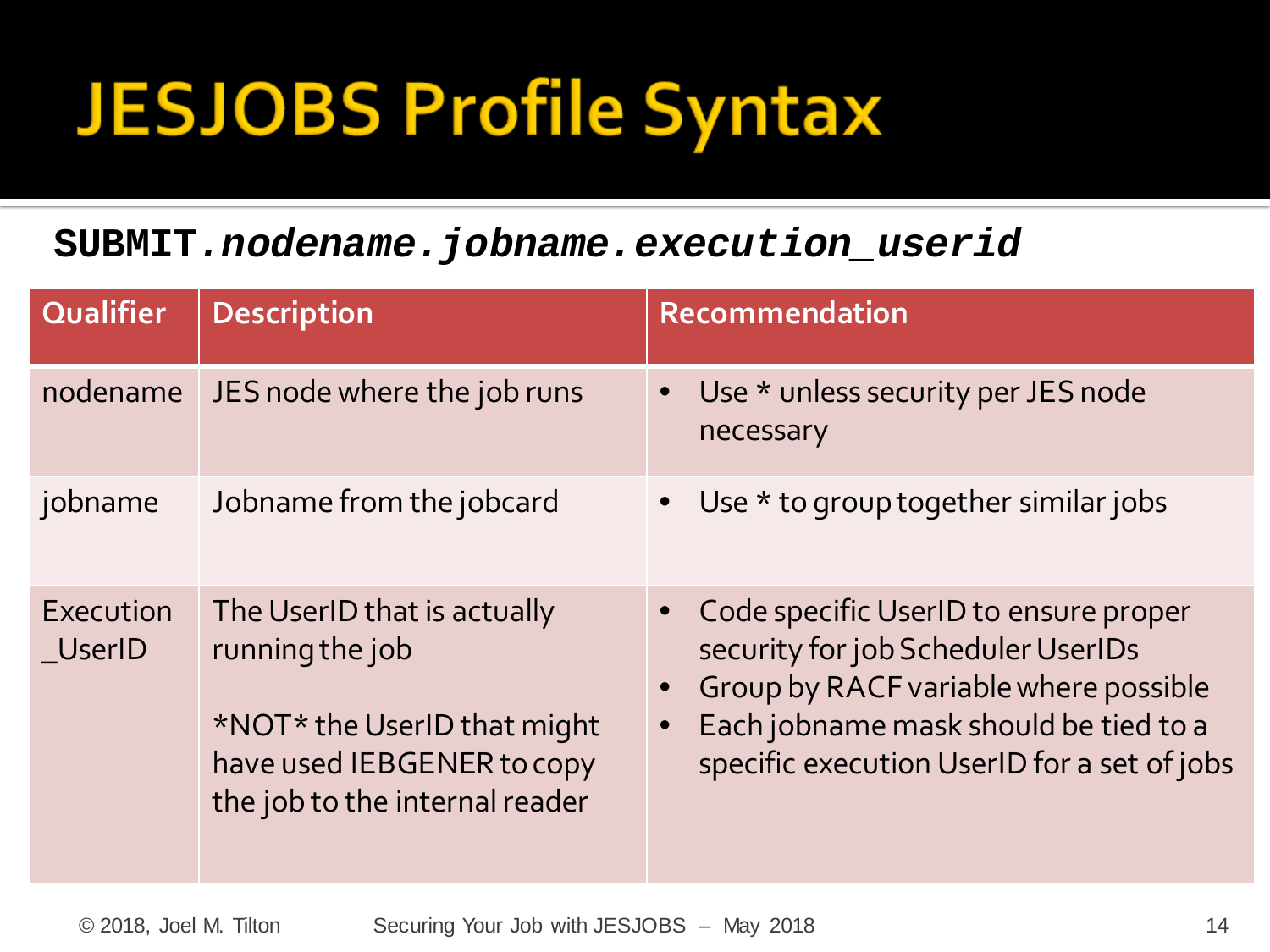# **Securing One Job Prefix**

#### SUBMIT.\*.CKR\*.*UserID*

- Only Scheduler UserID has READ
- Or any individuals you intend to submit jobs that start with jobnameCKR*something* running with that scheduler UserID as the execution UserID.
- **SUBMIT\*CKR\*** 
	- **Protects all other jobnames starting with CKR**
	- **Access list depends upon how jobname is used**
- Once these profiles are in place:
	- Any submission of a job starting with CKR will end with ICH408I unless you have access to the above profiles
	- IEBGENER to the SPOOL as well
	- JESJOBS sees all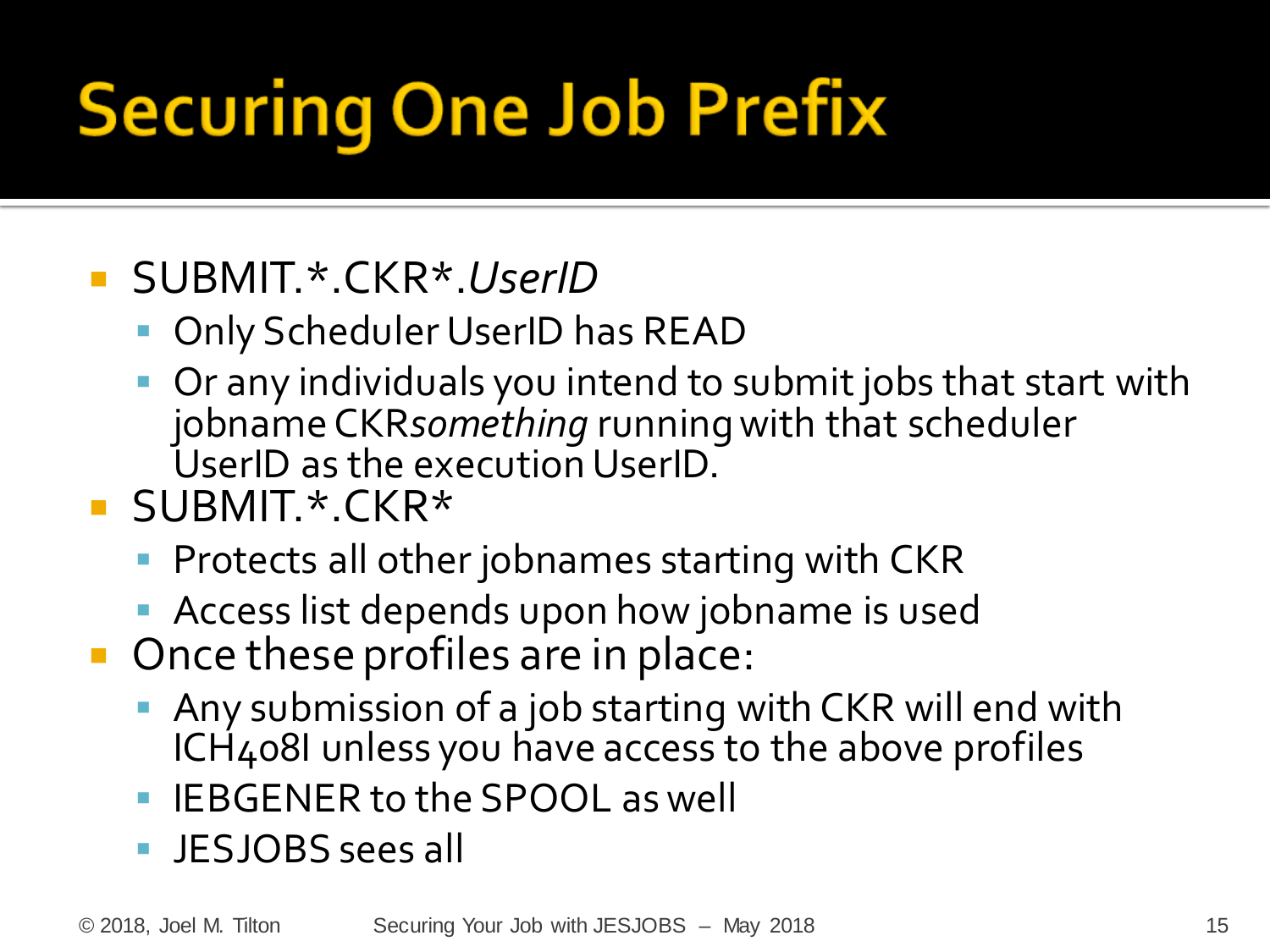## **Not Authorized to Submit Job**

ICH408I USER(*execution\_UserID*) GROUP() NAME() SUBMITTER(*execution\_UserID*)

LOGON/JOB INITIATION - NOT AUTHORIZED TO SUBMIT JOB *CKRabcde*

- In the type 80 you will find all of this information INCLUDING the **submitting** jobname
	- Which is critical
	- How do you know which job tried to run this job?
	- **Think CICS or IEBGENER straight to the spool**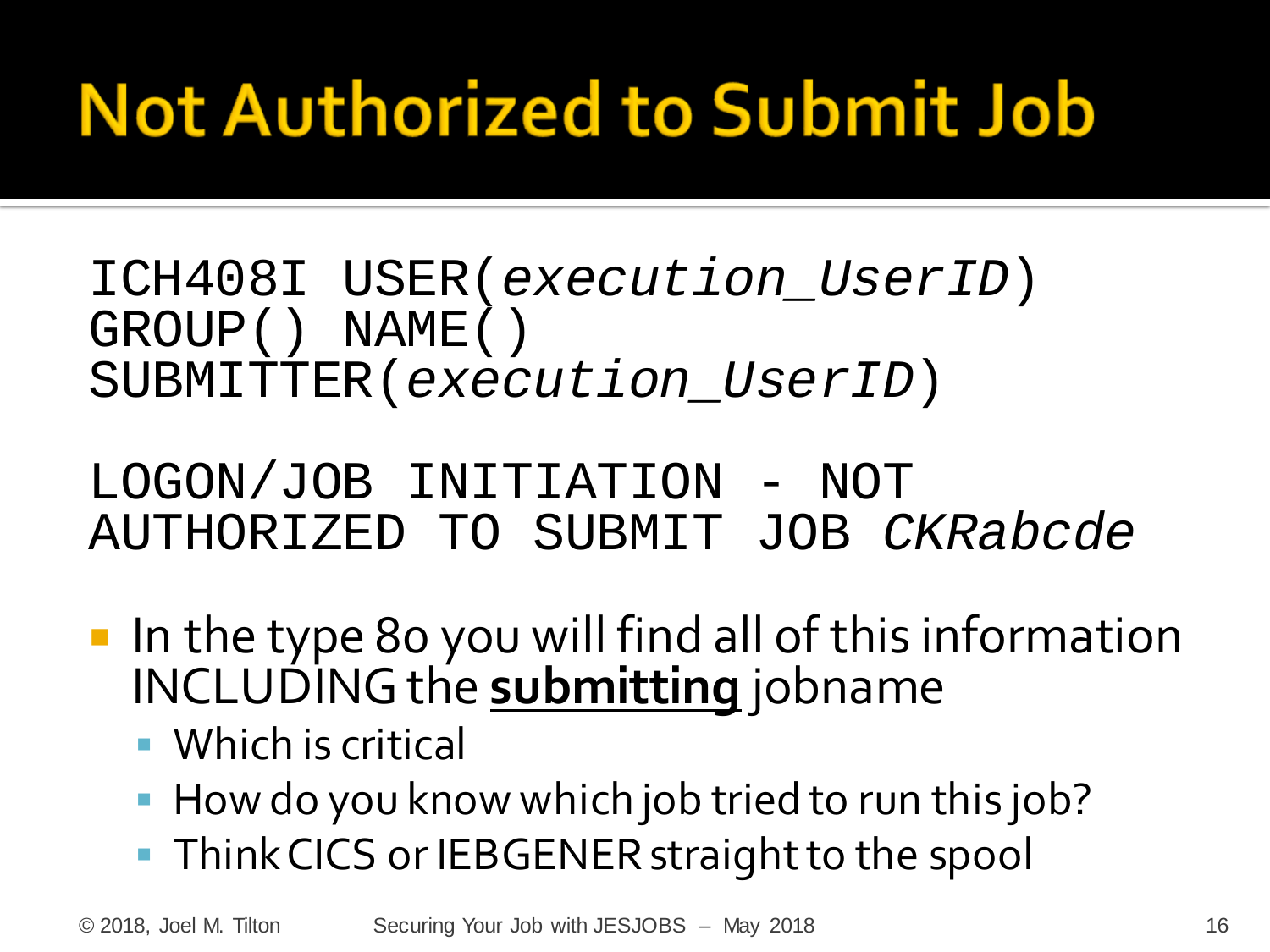## **Submitter is Not Authorized**

- ICH408I USER(*execution\_UserID*) GROUP() NAME() SUBMITTER(*execution\_UserID*) LOGON/JOB INITIATION - SUBMITTER IS NOT AUTHORIZED BY USER
- **Typical ICH408I for SURROGAT class**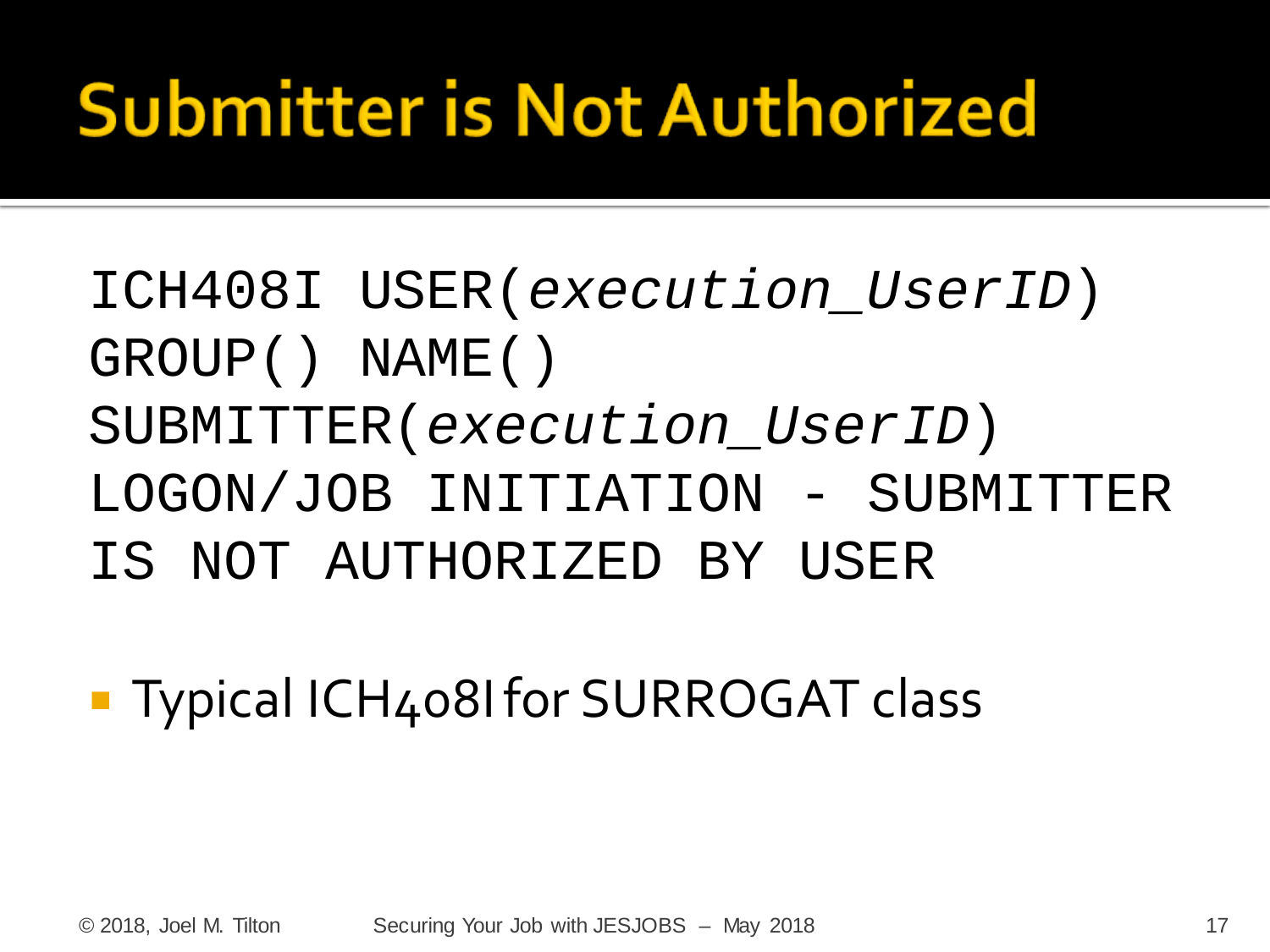# **Securing the Execution UserID**

- JESJOBS SUBMIT.\*.CKR\*.*UserID*
	- Secure all jobs starting with CKR for Execution UserID
- JESJOBS SUBMIT.\*.CKR\*
	- **Secure all jobs starting with CKR**
- JESJOBS SUBMIT.\*.\*.&JJOBSCH\*
	- Secure **all other**jobnames for the UserIDs in variable &JJOBSCH
- JESJOBS SUBMIT.\*.\*.&JJOBSTC\*
	- Secure **all other**jobnames for the UserIDs in variable &JJOBSTC
- Code the generic in the profile!
	- NOT I repeat \*NOT\* in the RACFVAR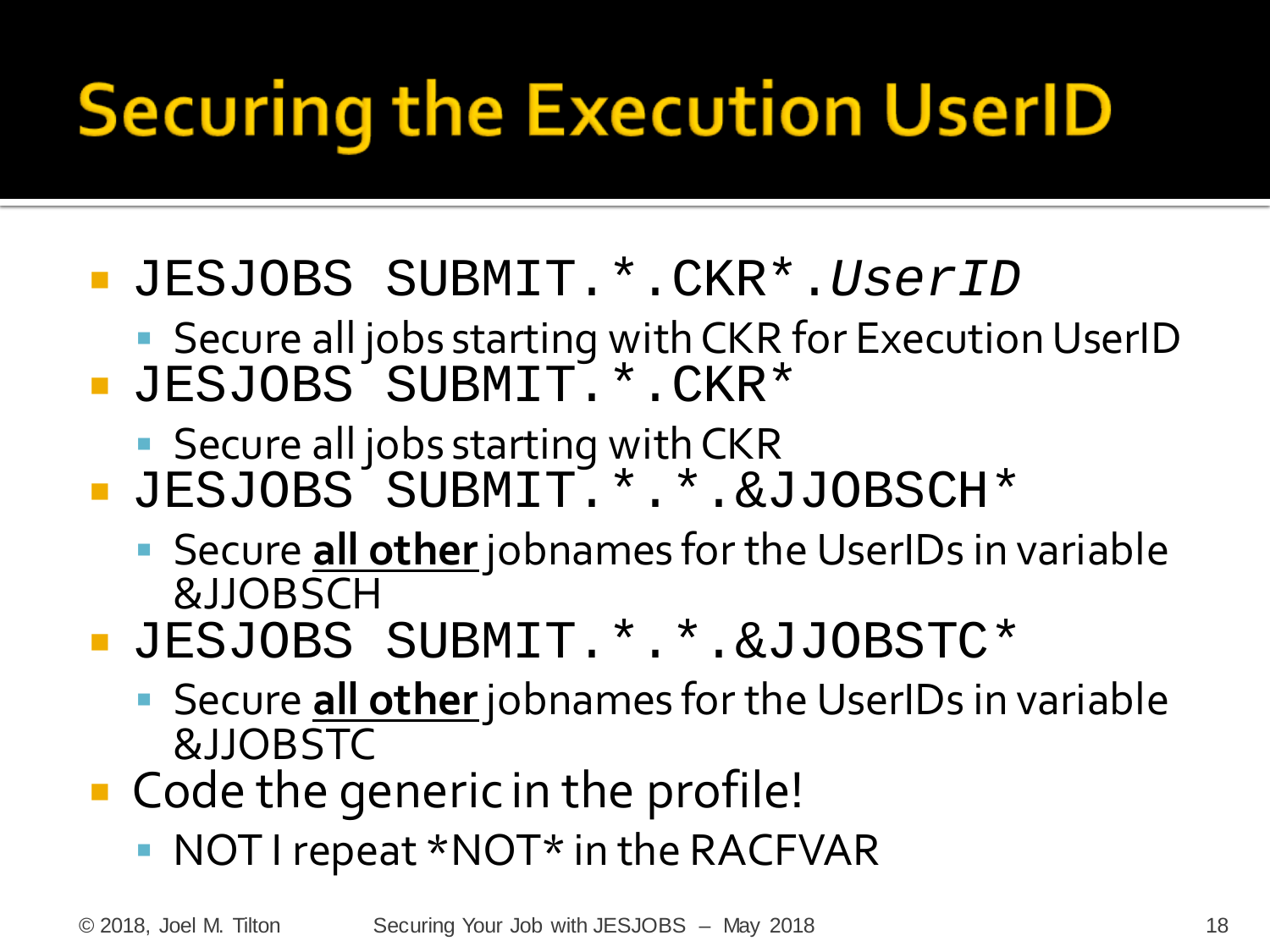## **JESJOBS Profile Syntax**

#### **SUBMIT***.nodename.jobname.execution\_userid*

| <b>Qualifier</b>           | <b>Description</b>                                                                                                                            | Recommendation                                                                                                                                                                                               |
|----------------------------|-----------------------------------------------------------------------------------------------------------------------------------------------|--------------------------------------------------------------------------------------------------------------------------------------------------------------------------------------------------------------|
| nodename                   | JES node where the job runs                                                                                                                   | Use $*$ unless security per JES node<br>necessary                                                                                                                                                            |
| jobname                    | Jobname from the jobcard                                                                                                                      | • Use $*$ to group together similar jobs                                                                                                                                                                     |
| Execution<br><b>UserID</b> | The UserID that is actually<br>running the job<br>*NOT* the UserID that might<br>have used IEBGENER to copy<br>the job to the internal reader | Code specific UserID to ensure proper<br>security for job Scheduler UserIDs<br>Group by RACF variable where possible<br>Each jobname mask should be tied to a<br>specific execution UserID for a set of jobs |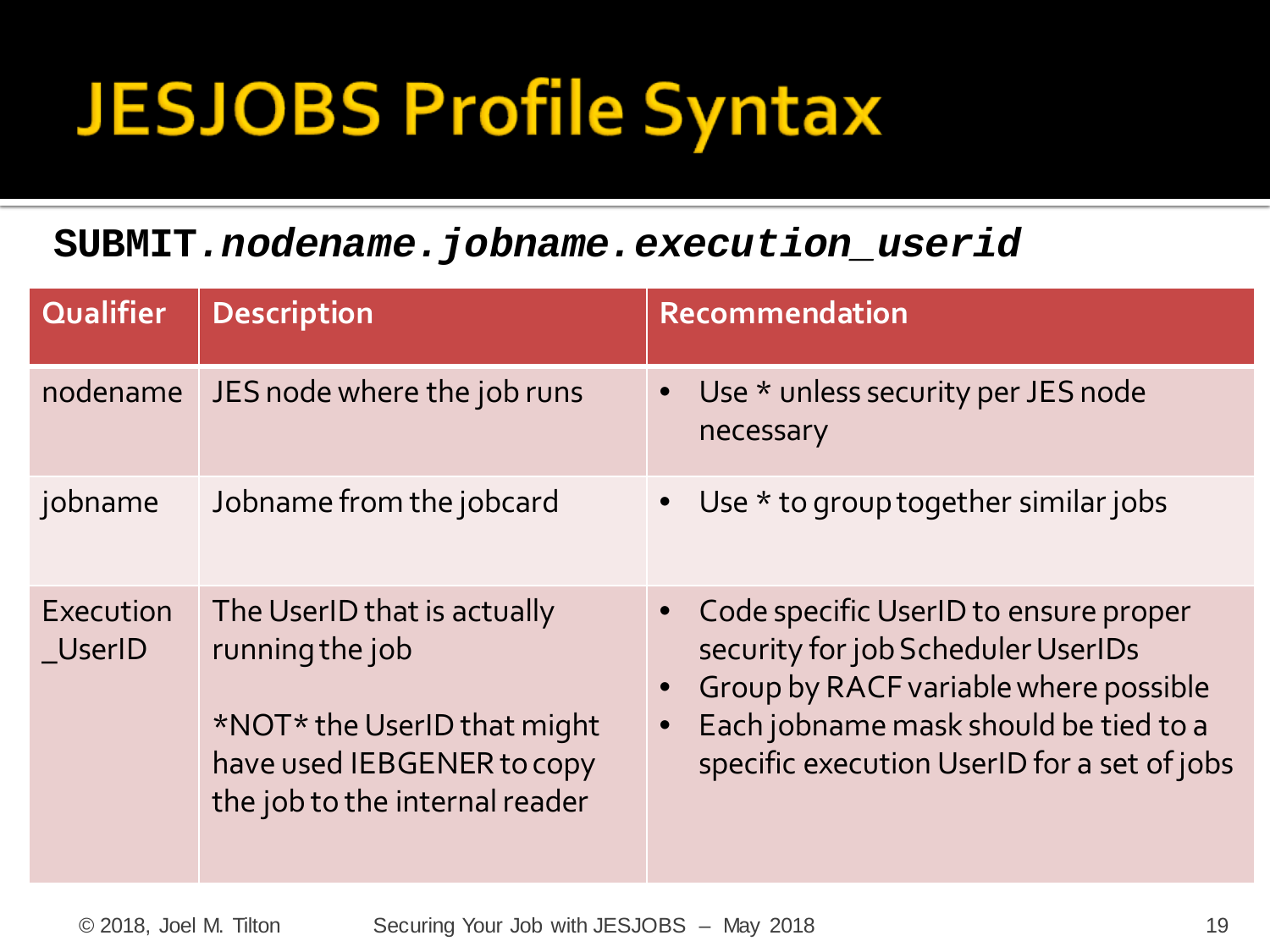# **Putting it all Together**

- **SUBMIT***.nodename.jobname.executi on\_userid*
- SUBMIT.\*.CKR\*.*UserID*
- SUBMIT.\*.CKR\*
- SUBMIT \* \* &JJOBSCH\*
- SUBMIT.\*.\*.&JJOBSTC\*
- Remember RACF evaluates profiles to find the "best matching" profile for a resource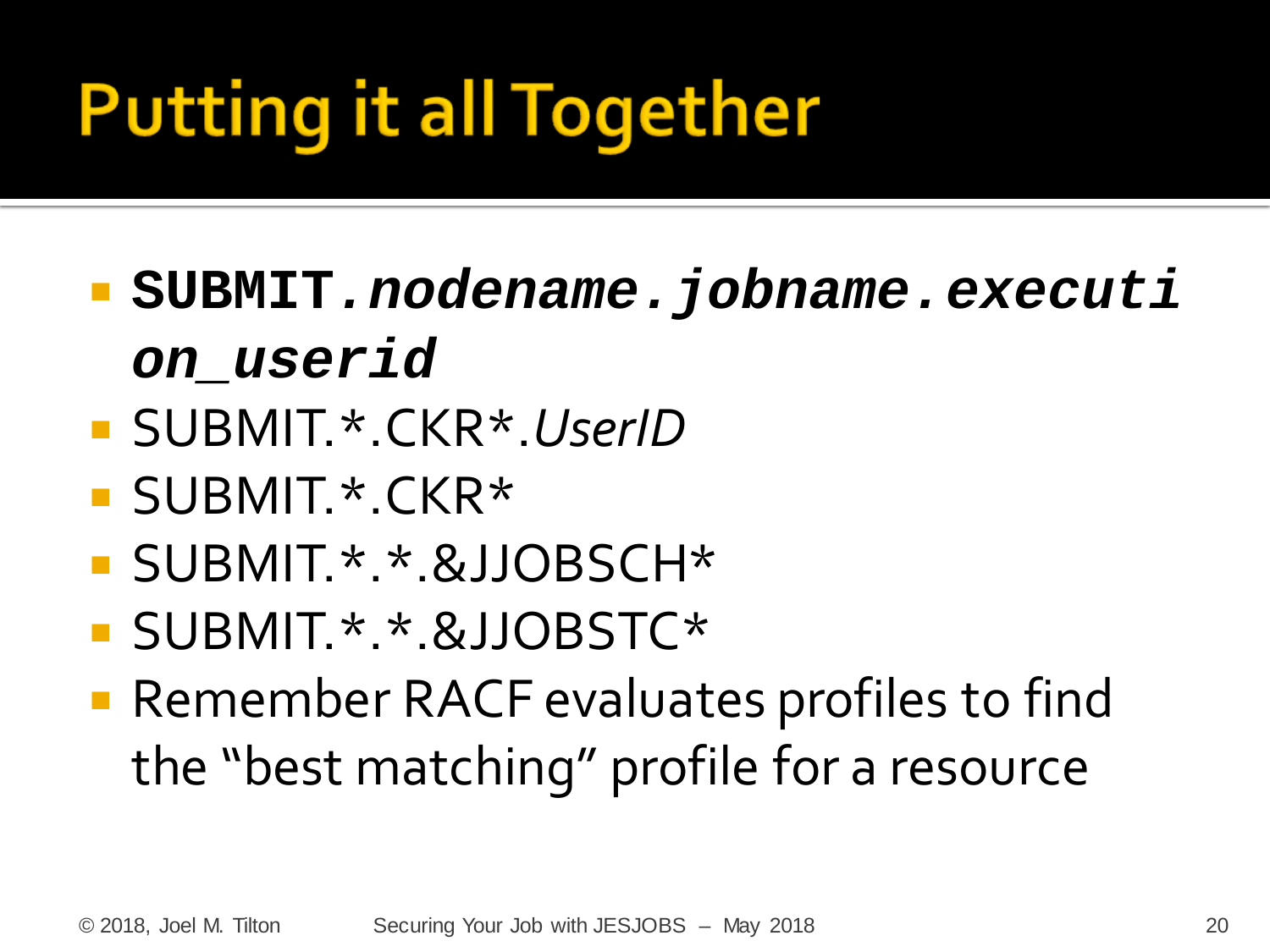## Changeman

- **SUBMIT***.nodename.jobname.executi on\_userid*
- SUBMIT.\*.&JJOBCPS%%%%%.*UserID*
- SUBMIT.\*.&JJOB**Z**BK\*
- SUBMIT.\*.\*.&JJOBSCH\*
- **SUBMIT.\*.\*.&JJOBSTC\***
- &&JOBZBK Variables mission in life is a backstop for the job prefixes also used by Changeman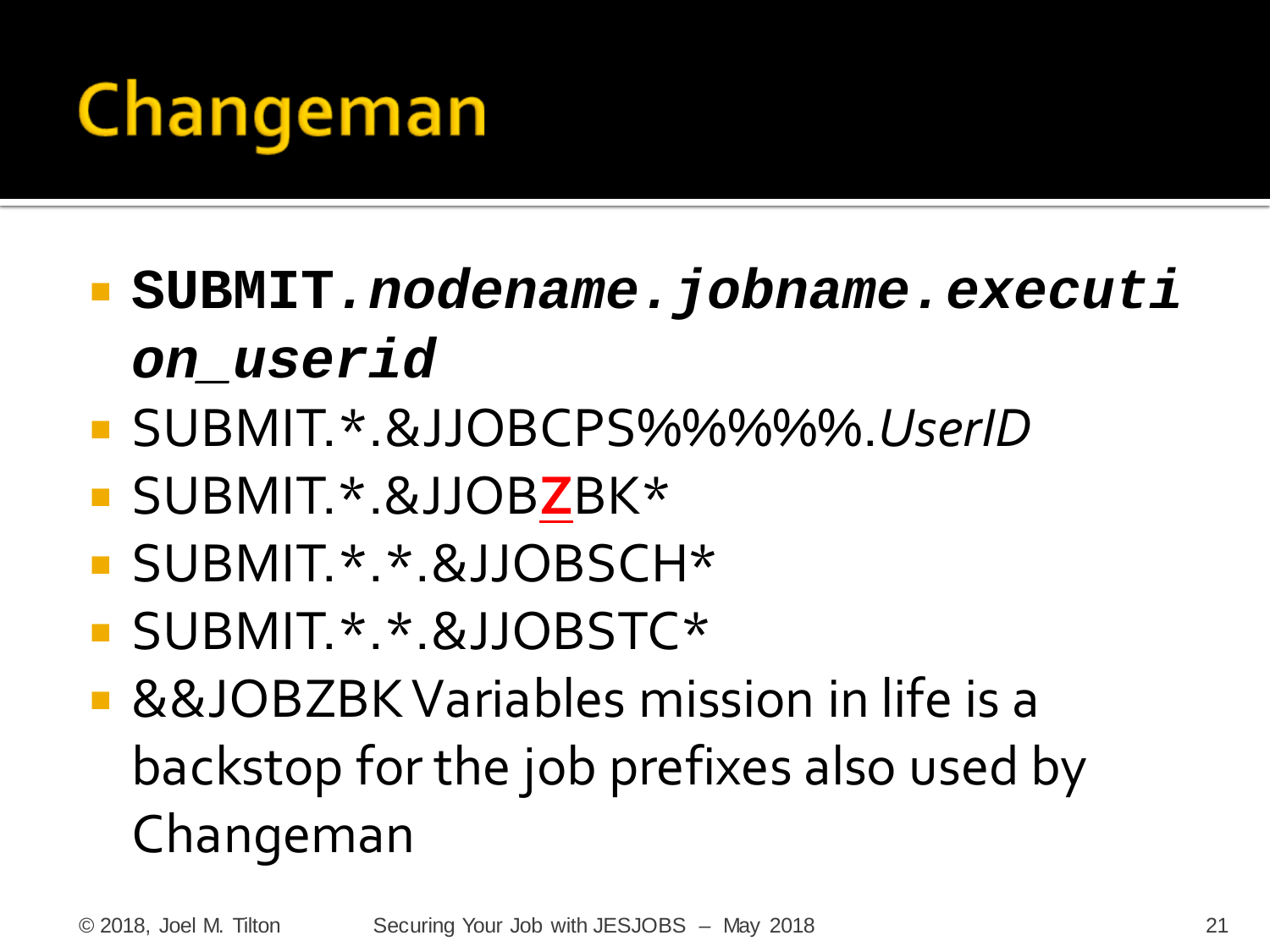## Wouldn't it be nice if ...

- We could use **TWO** RACFVARS in the **SAME**  RACF profile
- SUBMIT.\*.&JJOBS\*.&JJOBSCH\*
	- **Then I could cover all of my standard job prefixes** and scheduling UserIDs with just **ONE** RACF profile!
- Open Discussion RFE?
	- **Remember to vote for RFEs!**

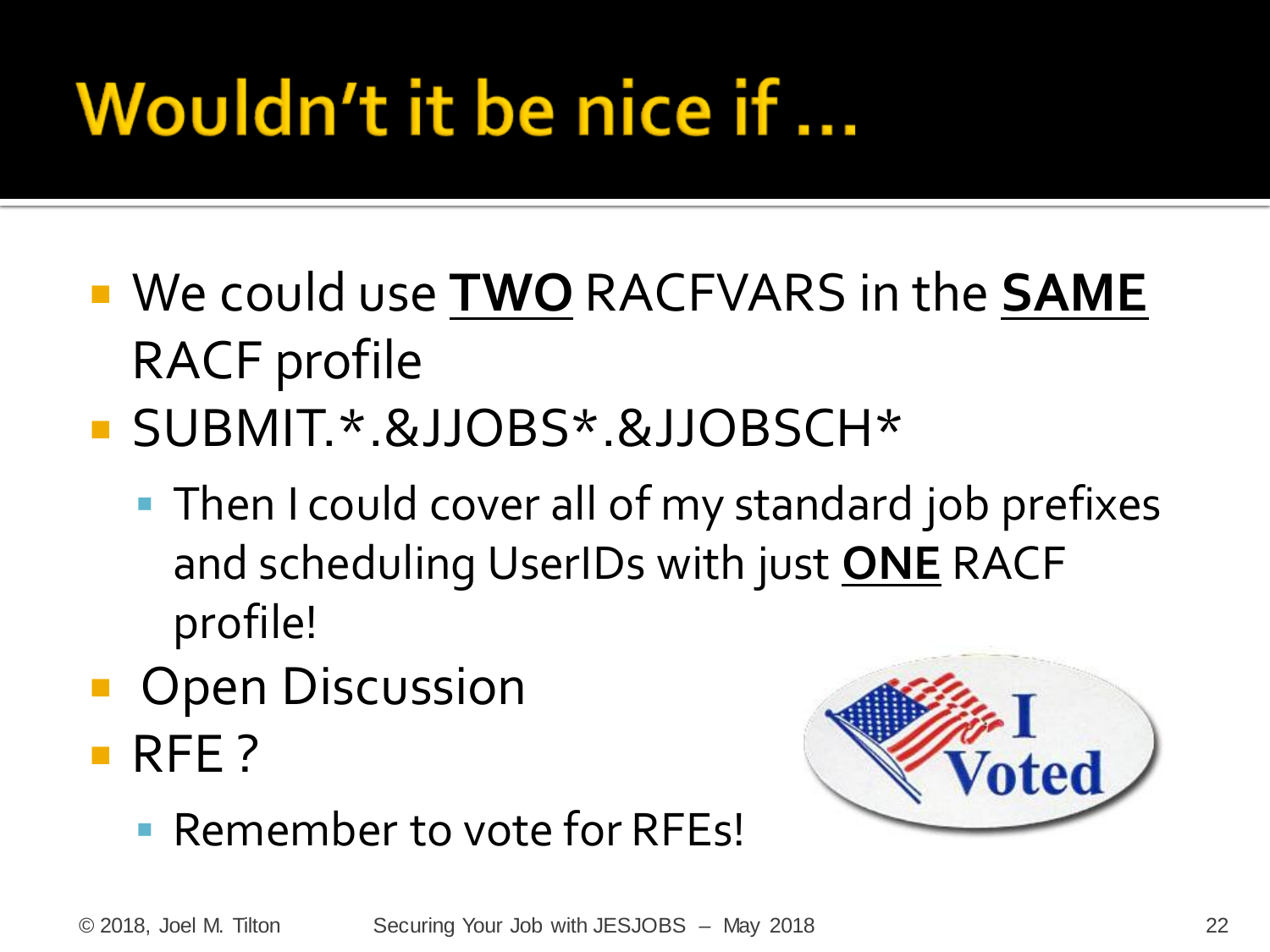#### **JESJOBS Does Not Replace SURROGAT**

- In the CKR example
- **If** in order to be able to submit as the scheduler UserID of the JESJOBS SUBMIT.\*.CKR\*.*UserID*profile
- **Access to the SURROGAT class** *UserID.SUBMIT* profile is **\*STILL REQUIRED\***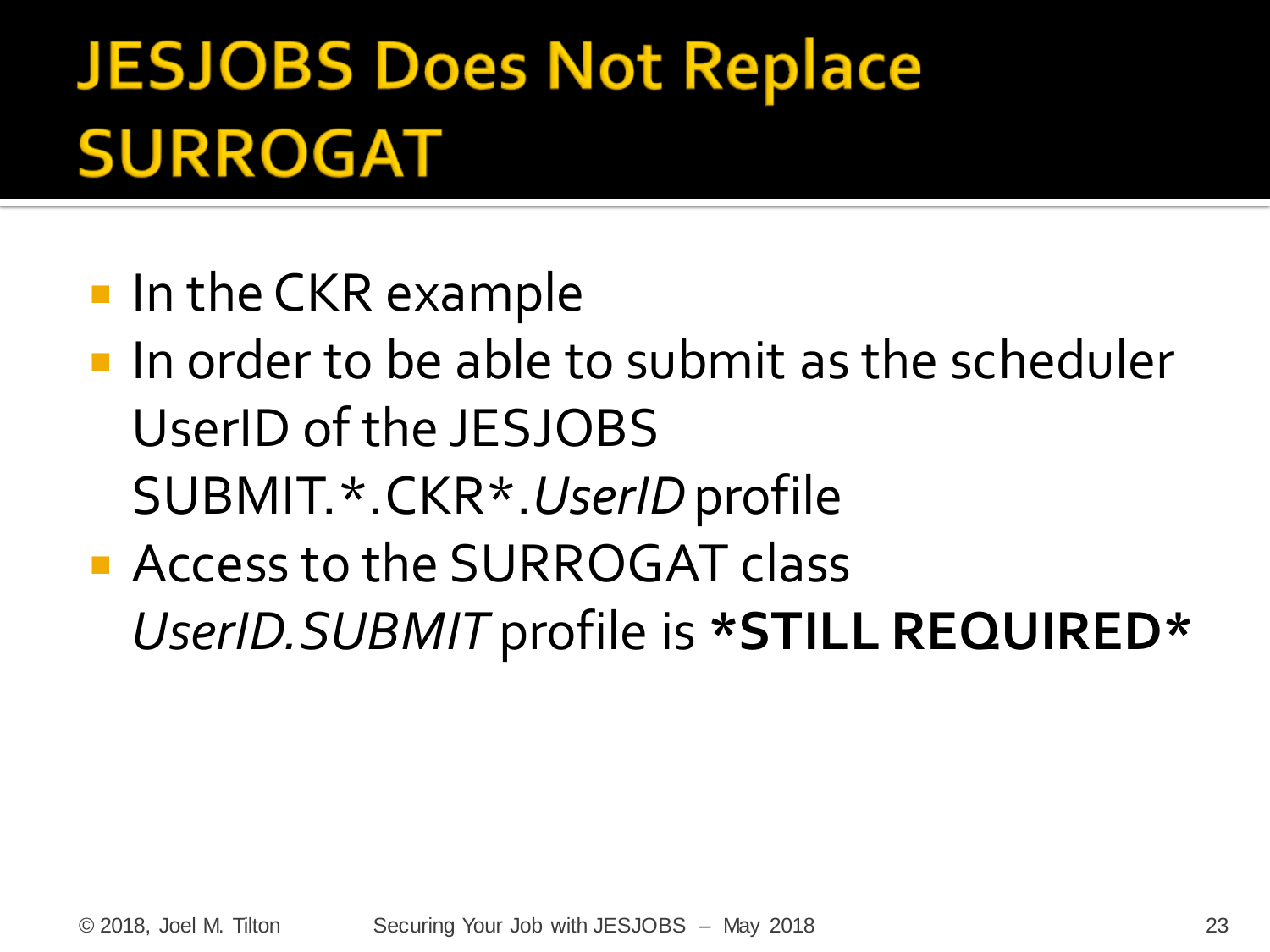## **PROPCNTL**

- Should we still be using PROPCNTL after deploying JESJOBS ?
	- **Open Discussion**
- RDEF PROPCNTL *UserID*
- For a profile in the PROPCNTL class, RACF checks only for the presence or absence of a profile in this class. If a profile exists for a particular user ID, user ID propagation does not occur for that user ID.
- RACF performs no logging and issues no messages for profiles in the PROPCNTL class.
- **https://www.ibm.com/support/knowledgecenter/en/S** [SLTBW\\_2.1.0/com.ibm.zos.v2r1.icha700/prpctl.htm](https://www.ibm.com/support/knowledgecenter/en/SSLTBW_2.1.0/com.ibm.zos.v2r1.icha700/prpctl.htm)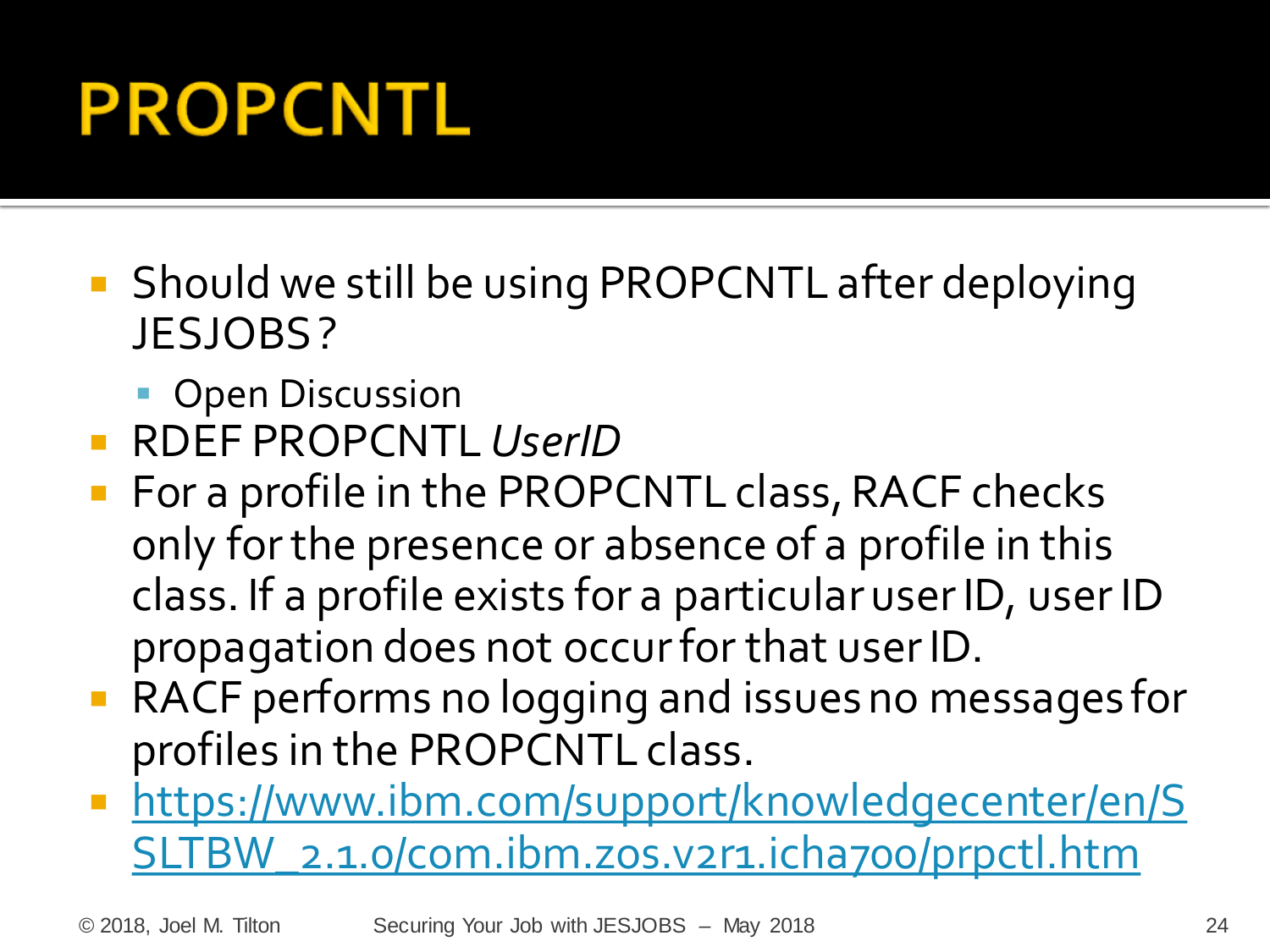## **Summary**

- Try not. Do...or do not. There is no try! **JESJOBS** is not complicated just a bit time consuming
	- How many jobs do you wish to secure?
- **Start with critical jobs** 
	- **Security team, data storage**
	- **Payroll, sensitive data**
- **Plan your implementation**
- Define new profiles wisely
- Rinse, recycle, repeat